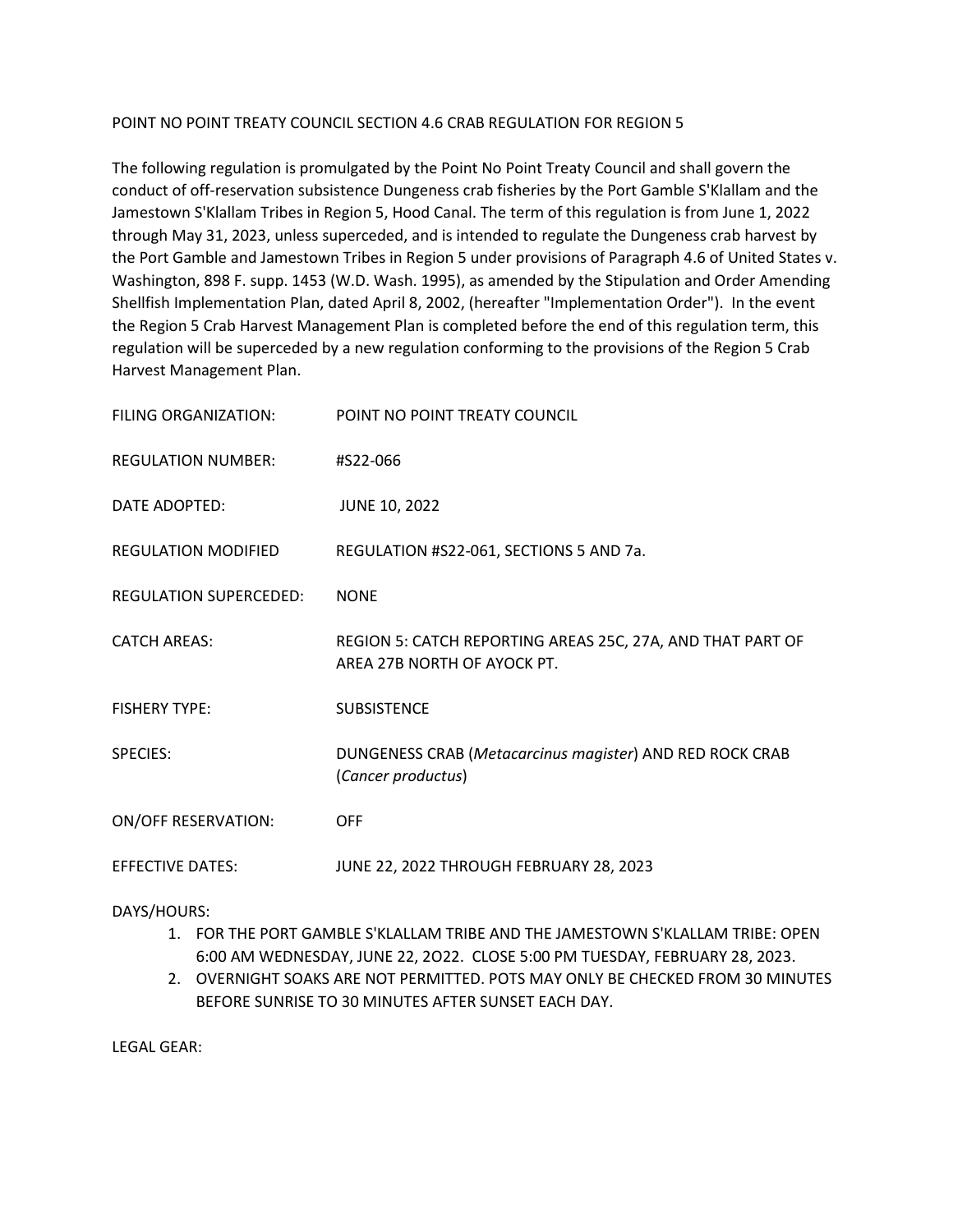- 1. AS PER REGULATION #S22-061, SECTION 7 AND SECTION 8. LEGAL SUBSISTENCE GEAR INCLUDES CRAB POTS, RING NETS, DIP NETS AND OTHER HAND OPERATED INSTRUMENTS THAT DO NOT PENETRATE THE SHELL.
- 2. THE MAXIMUM ALLOWABLE NUMBER OF CRAB POTS OR RING NETS COMBINED WILL BE THREE POTS/RING NETS PER FISHER PER DAY.
- 3. A BUOY MAY BE ANY COLOR EXCEPT FOR A COMBINATION OR RED AND WHITE. IF ANY PORTION OF A BUOY IS RED, NO REMAINING PORTION MAY BE WHITE. IF ANY PORTION OF A BUOY IS WHITE, NO REMAINING PORTION MAY BE RED.
- 4. LONG LINE FISHING IS NOT PERMITTED: EACH POT OR RING NET BEING FISHED MUST HAVE A SURFACE BUOY ATTACHED.

## HARVEST RESTRICTIONS:

- 1. THE MINIMUM SIZE FOR HARVEST IS 6 1/4 INCHES FOR DUNGENESS CRAB AND 5 INCHES FOR RED ROCK CRAB. MINIMUM SIZE IS MEASURED AS CALIPER LENGTH ACROSS THE BACK OF THE CRAB, IMMEDIATELY IN FRONT OF THE TIPS.
- 2. ONLY MALE CRAB MAY BE TAKEN.
- 3. RECENTLY MOLTED, SOFT-SHELLED CRAB MAY NOT BE TAKEN. ALL CRAB TAKEN MUST BE CHECKED FOR SHELL HARDNESS.
- 4. IT IS UNLAWFUL FOR FISHERS TO RETAIN AND POSSESS ANY FEMALE, UNDERSIZED AND SOFT-SHELLED CRABS. ALL FEMALE, UNDERSIZED AND SOFT-SHELLED DUNGENESS CRABS MUST BE RETURNED TO THE WATER UNHARMED.
- 5. THE DAILY SUBSISTENCE HARVEST LIMIT IS FIVE CRAB PER FISHER FOR PORT GAMBLE FISHERS AND 10 CRABS PER FISHER FOR JAMESTOWN FISHERS.

# CATCH REPORTING:

ALL SUBSISTENCE CRAB HARVEST SHALL BE REPORTED ON SHELLFISH SUBSISTENCE CARDS. CARDS ARE AVAILABLE AT THE TRIBAL FISHERIES OFFICE. SUBSISTENCE FISHERS MUST HAVE SUBSISTENCE CARDS ON THEIR PERSON WHEN FISHING.

## OTHER RESTRICTIONS:

- 1. FISHERS MUST BE 10 YEARS OF AGE OR OLDER TO SUBSISTENCE FISH FOR CRAB.
- 2. FISHERS WHO ARE PARTICIPATING IN COMMERCIAL OPENINGS IN REGION 5 OR REGION 2W ARE NOT PERMITTED TO FISH FOR SUBSISTENCE CRAB IN REGION 5 AT THE SAME TIME. ALL COMMERCIAL FISHERS ARE ALLOWED TO TAKE HOME CRAB FROM THEIR COMMERCIAL CATCH. ANY TAKE HOME CATCH MUST BE REPORTED ON TREATY INDIAN FISH RECEIVING TICKETS.
- 3. BUOY TAGS ARE REQUIRED ON ALL CRAB POTS AND RING NETS USED FOR SUBSISTENCE FISHING, WHETHER GEAR IS ATTENDED OR NOT. TAGS ARE AVAILABLE FROM THE TRIBAL FISHERIES OFFICES.
- 4. FISHERS MUST ADHERE TO ANY TRIBAL SOCIAL DISTANCING PROTOCOLS WHILE AT THE BOAT LAUNCH AND ON THE WATER.

LOST GEAR REPORTING: